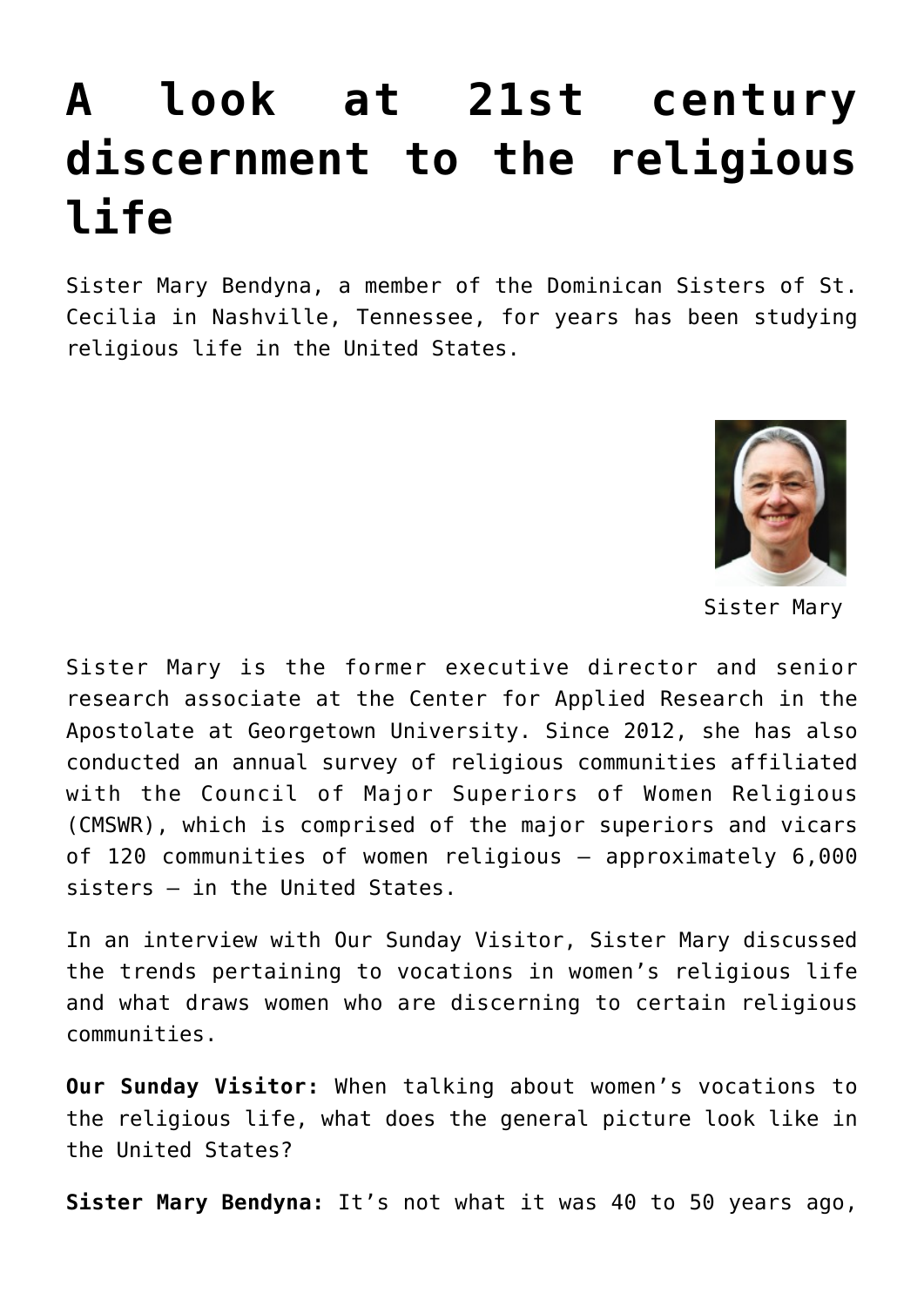when there were large numbers of women entering most communities. The overall number of women in religious life has diminished over the last 50 years. But in the midst of that, there are communities that are receiving vocations. Among the CMSWR communities, there are communities that are receiving considerable numbers of vocations, relatively speaking.

**OSV:** How are vocations in the CMSWR communities?

**Sister Mary:** Pretty consistently, the numbers of women in initial formation have stayed pretty steady. It's been about 900 women each year who are somewhere in the initial formation process. That's not insignificant. There are some communities, even within CMSWR, that are not receiving vocations, but there are a few that are receiving a significant number each year, including the community I'm in. There are others that might receive one or two a year, or might receive a few every few years. That varies among the CMSWR communities.

**OSV:** Why do some religious communities see more vocations than others?

**Sister Mary:** Based on a study [with] CARA I did a decade ago and from what I've seen in CMSWR communities, those (women) who are coming are looking for a more traditional form of religious life, where there's common prayer, where the sisters work together, live together, pray together in common, share meals and do recreation together, as opposed to communities where it's more individualized.

With some of the communities that have grown, I also think the fact that there are younger sisters attracts more vocations. If one were going to a community where that's not the case, where the next youngest sister might be 30 or 40 years older than her, that's a little bit more of a challenge. I think there's an attraction to those communities that are young, vibrant and active.

**OSV:** What are some other reasons for why someone might choose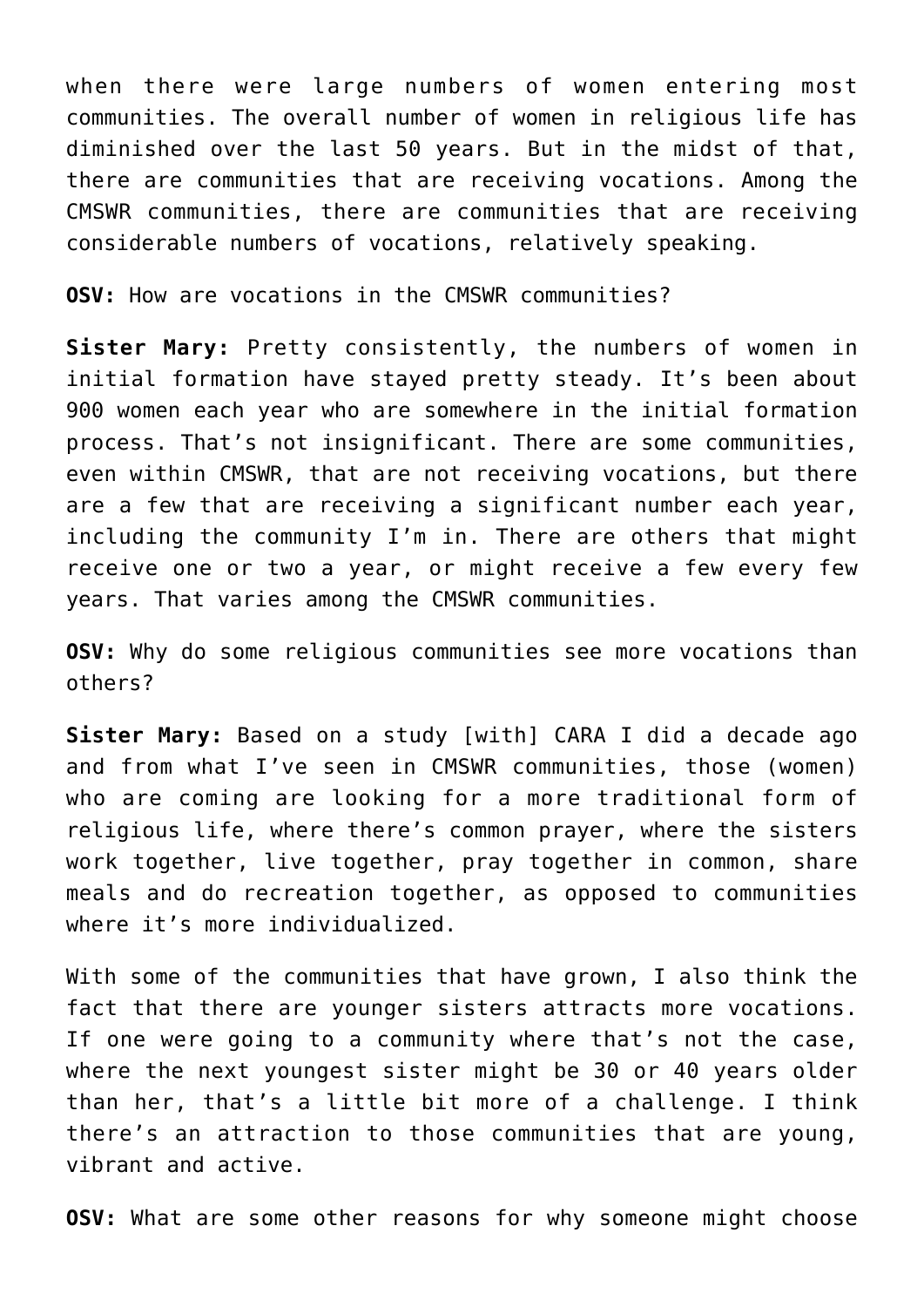to join a specific religious community?

**Sister Mary:** Sometimes it has to do with the mission or the apostolate of the community. Some communities' primary apostolate is caring for the elderly where they have nursing homes or assisted care facilities. For some communities, it's education. For others, it's health care. Sometimes that's a factor for why someone would choose a particular community. But more often than not, I think it's the lifestyle of a community. Living in community, sharing everyday life with the sisters, that kind of thing.

**OSV:** Do women discerning religious life seek out nearby communities, or are they casting a wider net in the internet age?

**Sister Mary:** Where women are going is different than what it used to be. It used to be that communities were more localized. Women tended to enter the communities that were nearby. That's not the case anymore. People come to Nashville from all over the country and now all over the world, not necessarily to a community that may have a motherhouse within their own city. To use my community as an example, in the early years, most of the sisters came from Tennessee or nearby states. Now they're coming from all over the United States and literally all over the world. Part of it is social media, the internet and the extent of communications. All over the world, you can go online and find out about any community. That wouldn't have been the case 20 or 30 years ago.

**OSV:** Does the fact that religious life is countercultural also make it attractive to some?

**Sister Mary:** I think it's always been a factor. In some sense, living a life where one professes vows, to live [in] poverty, chastity and obedience, is countercultural in any age, probably more so in our age. It's going against the norms of our culture, where it's about success, possessions and other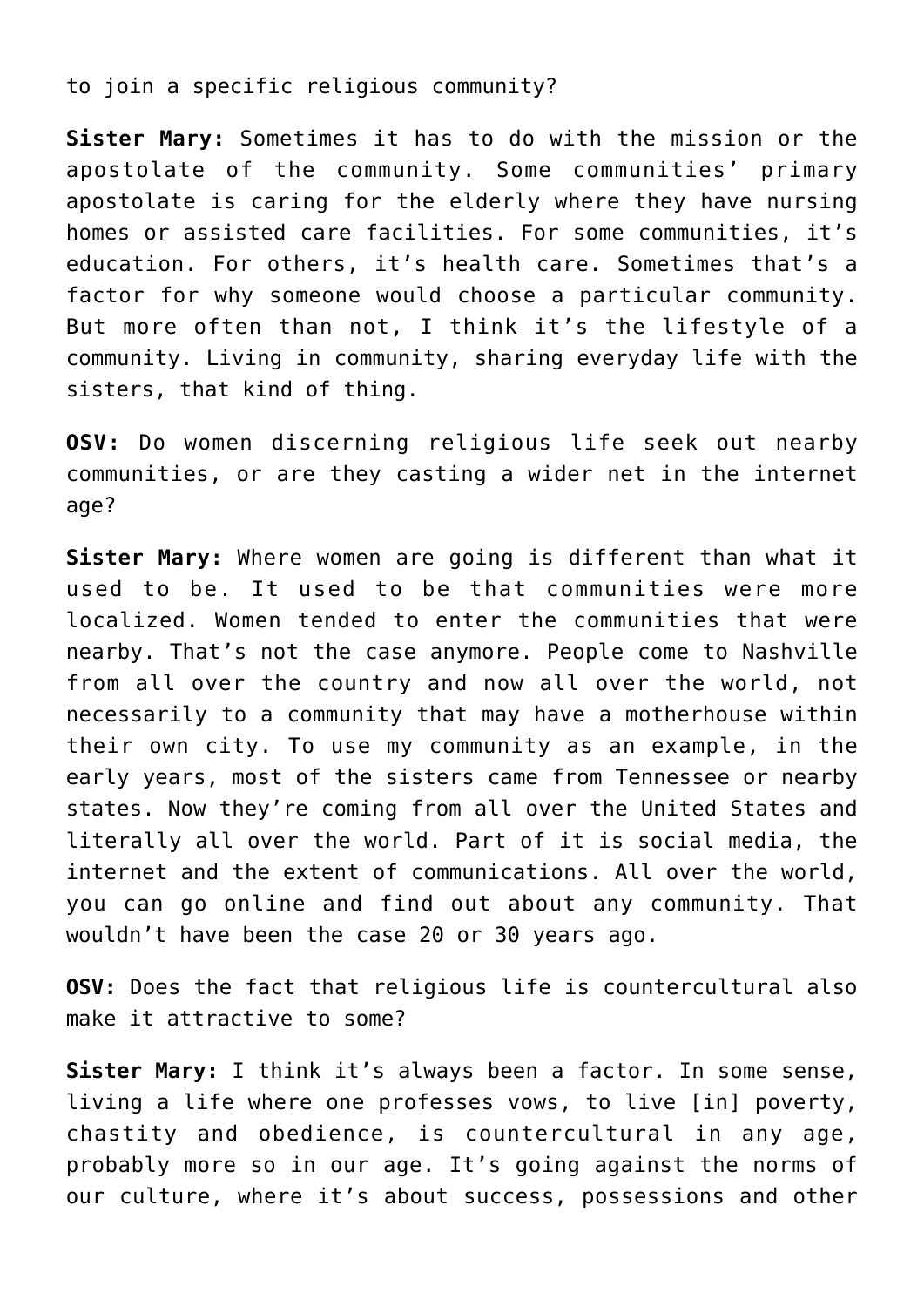things that are part of our world today.

**OSV:** Are there any factors that draw women to religious life in the 21st century?

**Sister Mary:** I think fundamentally, it's still a call from God. It's a sense of being called by God, within a particular community. They have a desire to give their lives completely to God, to draw closer, to give their lives to the Lord. And we have all kinds of opportunities for young women to come and see the life, to be on a vocation retreat, to spend some time with the sisters in prayer, in meals, in having fun together, and to help them discern whether or not this is what they are called to.

**OSV:** What does that discernment look like?

**Sister Mary:** There is usually some period before they actually enter the community, where they're visiting the community, getting to know the sisters and having some experience of that community. They're usually meeting with a vocation director to talk about all the questions surrounding whether or not one has a call to religious life, and particularly to that community.

The formation process, once a young woman enters a community, is usually seven or eight years in length before they make their final profession. And it's a mutual discernment. The young woman is discerning whether or not she's called to this particular community, and the community is doing the same thing. The formation process includes human formation, spiritual formation and formation for the apostolate, the work that the sister is going to do. It's multi-dimensional. Of course, there are parts of it where they are more focused on the spiritual dimension, and that's particularly during the novitiate.

**OSV:** Do the novices tend to have prior relationships with their religious communities?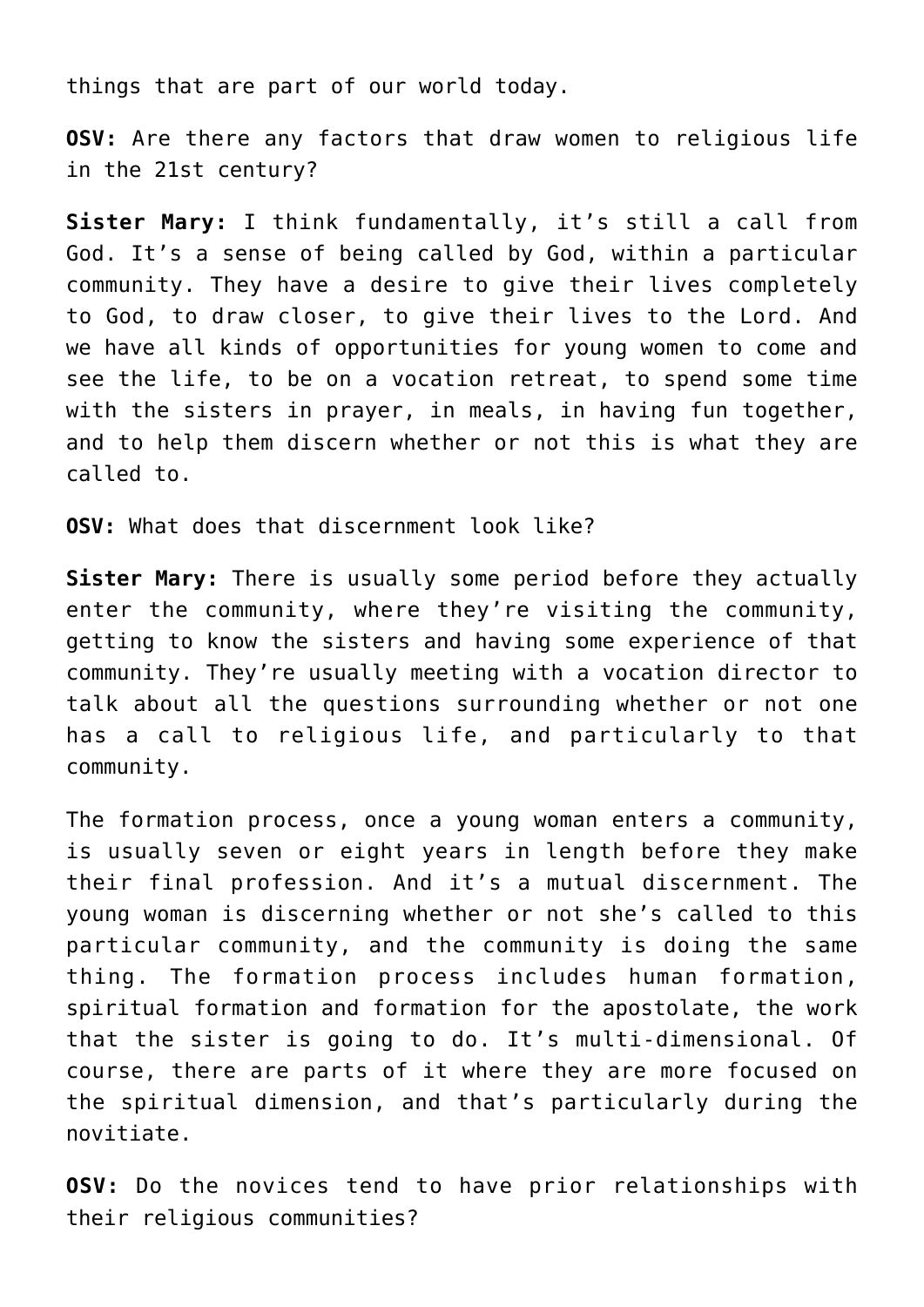**Sister Mary:** I think what's interesting these days is that most young people have had little, if any, experience with religious when they were growing up. That was not typical 50 or 60 years ago when, if you went to Catholic school, you had sisters as your teachers. Many young people today have no experience of religious life. And yet, they somehow think they may have a call to religious life, and then they begin to know a community.

That's not the way it used to work. It used to be that you had an experience first and thought, "Maybe this is for me." Now, it's often the other way around. They have a sense of call first and then they begin to explore and find out about religious communities, visiting them and talking to a vocation director. For some, the first exposure might literally be online. Or maybe they've seen and had an encounter with a sister at a conference, a World Youth Day or the March for Life and said to themselves, "Maybe I'm called to that life, too."

**OSV:** What does a cross-section of the women discerning religious life look like today?

**Sister Mary:** They are diverse. I don't think there's one most common profile of who's coming to religious life these days. In the CMSR communities, they tend to be younger, the majority being in their late teens or early 20s. Some of them have been to college, some have graduated from college. Some have graduate degrees. Some have traveled widely. Others are 18 year-olds coming right out of high school. Some have been home-schooled. There really is a wide range of previous experience in terms of education, where they've lived, what they've done and where they have worked.

**OSV:** Do women's religious communities in the United States draw any applicants from outside the country?

**Sister Mary:** CARA has done considerable research on this. And